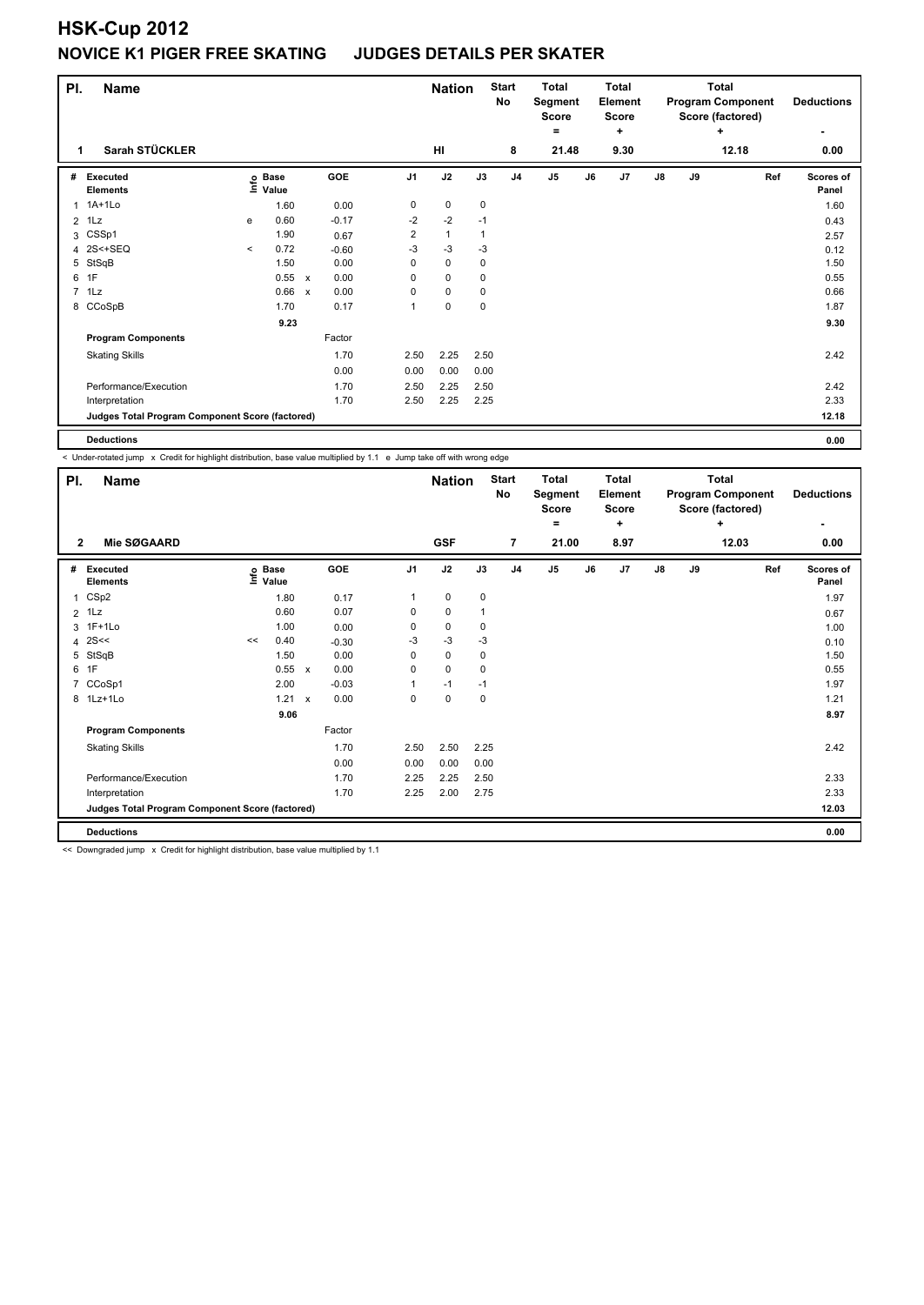| PI.   | <b>Name</b>                                     |                                           |                           |         |                | <b>Nation</b> |              | <b>Start</b><br><b>No</b> | <b>Total</b><br>Segment<br><b>Score</b><br>۰ |    | <b>Total</b><br>Element<br><b>Score</b><br>÷ |               |    | <b>Total</b><br><b>Program Component</b><br>Score (factored)<br>÷ | <b>Deductions</b><br>٠    |
|-------|-------------------------------------------------|-------------------------------------------|---------------------------|---------|----------------|---------------|--------------|---------------------------|----------------------------------------------|----|----------------------------------------------|---------------|----|-------------------------------------------------------------------|---------------------------|
| 3     | <b>Natascha MARLOTH</b>                         |                                           |                           |         |                | HI            |              | 3                         | 20.31                                        |    | 9.82                                         |               |    | 10.49                                                             | 0.00                      |
| #     | Executed<br><b>Elements</b>                     | <b>Base</b><br>$\circ$<br>$\bar{z}$ Value |                           | GOE     | J <sub>1</sub> | J2            | J3           | J4                        | J5                                           | J6 | J7                                           | $\mathsf{J}8$ | J9 | Ref                                                               | <b>Scores of</b><br>Panel |
| 1     | $1A+1T$                                         | 1.50                                      |                           | 0.00    | $\pmb{0}$      | $\mathbf 0$   | $\pmb{0}$    |                           |                                              |    |                                              |               |    |                                                                   | 1.50                      |
|       | 2 1Lz+1Lo                                       | 1.10                                      |                           | $-0.03$ | $-1$           | $\mathbf 0$   | 0            |                           |                                              |    |                                              |               |    |                                                                   | 1.07                      |
| 3     | SSp1                                            | 1.30                                      |                           | 0.50    |                | $\mathbf{1}$  | $\mathbf{1}$ |                           |                                              |    |                                              |               |    |                                                                   | 1.80                      |
|       | 4 StSqB                                         | 1.50                                      |                           | $-0.10$ | 0              | $\mathbf 0$   | $-1$         |                           |                                              |    |                                              |               |    |                                                                   | 1.40                      |
| 5     | 1Lo                                             | 0.55                                      | $\mathsf{x}$              | 0.07    | 0              | $\pmb{0}$     | $\mathbf{1}$ |                           |                                              |    |                                              |               |    |                                                                   | 0.62                      |
| 6     | 2S                                              | 1.43                                      | $\boldsymbol{\mathsf{x}}$ | $-0.40$ | $-2$           | $-2$          | $-2$         |                           |                                              |    |                                              |               |    |                                                                   | 1.03                      |
|       | 7 CUSpB                                         | 1.50                                      |                           | 0.17    | 0              | $\pmb{0}$     | $\mathbf{1}$ |                           |                                              |    |                                              |               |    |                                                                   | 1.67                      |
| 8 1Lz |                                                 | 0.66                                      | $\mathsf{x}$              | 0.07    | $\mathbf 0$    | $\mathbf 0$   | $\mathbf{1}$ |                           |                                              |    |                                              |               |    |                                                                   | 0.73                      |
|       |                                                 | 9.54                                      |                           |         |                |               |              |                           |                                              |    |                                              |               |    |                                                                   | 9.82                      |
|       | <b>Program Components</b>                       |                                           |                           | Factor  |                |               |              |                           |                                              |    |                                              |               |    |                                                                   |                           |
|       | <b>Skating Skills</b>                           |                                           |                           | 1.70    | 2.50           | 2.50          | 2.25         |                           |                                              |    |                                              |               |    |                                                                   | 2.42                      |
|       |                                                 |                                           |                           | 0.00    | 0.00           | 0.00          | 0.00         |                           |                                              |    |                                              |               |    |                                                                   |                           |
|       | Performance/Execution                           |                                           |                           | 1.70    | 2.00           | 1.75          | 2.25         |                           |                                              |    |                                              |               |    |                                                                   | 2.00                      |
|       | Interpretation                                  |                                           |                           | 1.70    | 1.75           | 1.75          | 1.75         |                           |                                              |    |                                              |               |    |                                                                   | 1.75                      |
|       | Judges Total Program Component Score (factored) |                                           |                           |         |                |               |              |                           |                                              |    |                                              |               |    |                                                                   | 10.49                     |
|       | <b>Deductions</b>                               |                                           |                           |         |                |               |              |                           |                                              |    |                                              |               |    |                                                                   | 0.00                      |

x Credit for highlight distribution, base value multiplied by 1.1

| PI.          | <b>Name</b>                                     |                            | <b>Nation</b>                     |                | <b>Start</b><br>No | <b>Total</b><br>Segment<br><b>Score</b> |                | Total<br>Element<br><b>Score</b> | <b>Total</b><br><b>Program Component</b><br>Score (factored)<br>÷ |      |               | <b>Deductions</b> |       |                    |
|--------------|-------------------------------------------------|----------------------------|-----------------------------------|----------------|--------------------|-----------------------------------------|----------------|----------------------------------|-------------------------------------------------------------------|------|---------------|-------------------|-------|--------------------|
|              |                                                 |                            |                                   |                |                    |                                         |                | =                                |                                                                   | ٠    |               |                   |       |                    |
| 4            | Katja Søder KONGSBAK                            |                            |                                   |                | <b>HSK</b>         |                                         | 9              | 19.37                            |                                                                   | 7.77 |               |                   | 12.60 | 1.00               |
| #            | Executed<br><b>Elements</b>                     | e Base<br>⊆ Value<br>Value | GOE                               | J <sub>1</sub> | J2                 | J3                                      | J <sub>4</sub> | J5                               | J6                                                                | J7   | $\mathsf{J}8$ | J9                | Ref   | Scores of<br>Panel |
| $\mathbf{1}$ | 1A                                              | 1.10                       | $-0.60$                           | $-3$           | $-3$               | $-3$                                    |                |                                  |                                                                   |      |               |                   |       | 0.50               |
|              | 2 FCSp                                          | 0.00                       | 0.00                              | ٠              |                    |                                         |                |                                  |                                                                   |      |               |                   |       | 0.00               |
|              | 3 1Lo                                           | 0.50                       | 0.07                              | 0              | 0                  | 1                                       |                |                                  |                                                                   |      |               |                   |       | 0.57               |
|              | 4 2Lo                                           | 1.80                       | $-0.20$                           | $-1$           | $-1$               | 0                                       |                |                                  |                                                                   |      |               |                   |       | 1.60               |
|              | 5 1Lz+1Lo                                       | 1.10                       | 0.00                              | 0              | $\mathbf 0$        | $\mathbf 0$                             |                |                                  |                                                                   |      |               |                   |       | 1.10               |
|              | 6 StSqB                                         | 1.50                       | 0.00                              | 0              | $\mathbf 0$        | 0                                       |                |                                  |                                                                   |      |               |                   |       | 1.50               |
|              | 7 1F+1Lo                                        | 1.10                       | 0.00<br>$\boldsymbol{\mathsf{x}}$ | 0              | $\pmb{0}$          | 0                                       |                |                                  |                                                                   |      |               |                   |       | 1.10               |
|              | 8 CCoSpB                                        | 1.70                       | $-0.30$                           | $-1$           | $-1$               | $-1$                                    |                |                                  |                                                                   |      |               |                   |       | 1.40               |
|              |                                                 | 8.80                       |                                   |                |                    |                                         |                |                                  |                                                                   |      |               |                   |       | 7.77               |
|              | <b>Program Components</b>                       |                            | Factor                            |                |                    |                                         |                |                                  |                                                                   |      |               |                   |       |                    |
|              | <b>Skating Skills</b>                           |                            | 1.70                              | 2.75           | 2.75               | 2.25                                    |                |                                  |                                                                   |      |               |                   |       | 2.58               |
|              |                                                 |                            | 0.00                              | 0.00           | 0.00               | 0.00                                    |                |                                  |                                                                   |      |               |                   |       |                    |
|              | Performance/Execution                           |                            | 1.70                              | 2.25           | 2.50               | 2.25                                    |                |                                  |                                                                   |      |               |                   |       | 2.33               |
|              | Interpretation                                  |                            | 1.70                              | 2.50           | 2.50               | 2.50                                    |                |                                  |                                                                   |      |               |                   |       | 2.50               |
|              | Judges Total Program Component Score (factored) |                            |                                   |                |                    |                                         |                |                                  |                                                                   |      |               |                   |       | 12.60              |
|              | <b>Deductions</b>                               |                            | $-1.00$<br>Falls:                 |                |                    |                                         |                |                                  |                                                                   |      |               |                   |       | $-1.00$            |

x Credit for highlight distribution, base value multiplied by 1.1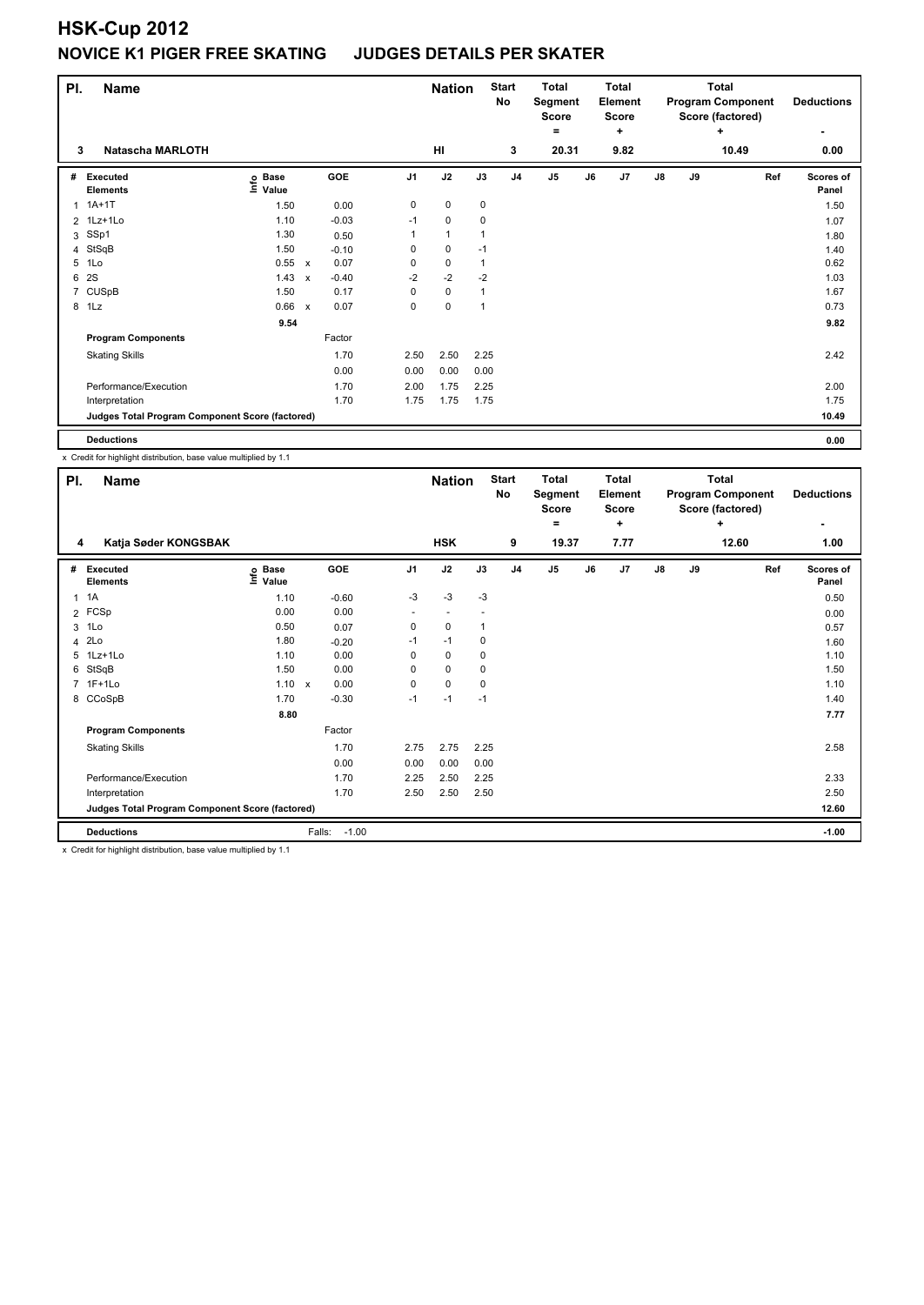| PI.            | <b>Name</b>                                     |   |                                  |              |            |                | <b>Nation</b> |             | <b>Start</b><br>No | <b>Total</b><br>Segment<br><b>Score</b><br>۰ |    | Total<br>Element<br><b>Score</b><br>٠ | <b>Total</b><br><b>Program Component</b><br>Score (factored)<br>٠ |    |       | <b>Deductions</b><br>٠ |
|----------------|-------------------------------------------------|---|----------------------------------|--------------|------------|----------------|---------------|-------------|--------------------|----------------------------------------------|----|---------------------------------------|-------------------------------------------------------------------|----|-------|------------------------|
| 5              | <b>Ida GREVE</b>                                |   |                                  |              |            |                | <b>RSI</b>    |             | $\overline{2}$     | 19.13                                        |    | 8.79                                  |                                                                   |    | 10.34 | 0.00                   |
| #              | Executed<br><b>Elements</b>                     |   | <b>Base</b><br>e Base<br>⊑ Value |              | <b>GOE</b> | J <sub>1</sub> | J2            | J3          | J <sub>4</sub>     | J <sub>5</sub>                               | J6 | J <sub>7</sub>                        | $\mathsf{J}8$                                                     | J9 | Ref   | Scores of<br>Panel     |
| $\overline{1}$ | 1F                                              |   | 0.50                             |              | 0.00       | 0              | 0             | 0           |                    |                                              |    |                                       |                                                                   |    |       | 0.50                   |
|                | 2 1Lz+1Lo                                       | e | 1.10                             |              | $-0.20$    | $-2$           | $-2$          | $-2$        |                    |                                              |    |                                       |                                                                   |    |       | 0.90                   |
|                | 3 CCoSpB                                        |   | 1.70                             |              | 0.00       | 0              | $\mathbf 0$   | 0           |                    |                                              |    |                                       |                                                                   |    |       | 1.70                   |
| $\overline{4}$ | 1Lo                                             |   | 0.50                             |              | 0.00       | 0              | $\pmb{0}$     | $\mathbf 0$ |                    |                                              |    |                                       |                                                                   |    |       | 0.50                   |
| 5              | 1Lz                                             | e | 0.66                             | $\mathsf{x}$ | $-0.20$    | $-2$           | $-2$          | $-2$        |                    |                                              |    |                                       |                                                                   |    |       | 0.46                   |
| 6              | StSqB                                           |   | 1.50                             |              | $-0.30$    | $-1$           | $-1$          | $-1$        |                    |                                              |    |                                       |                                                                   |    |       | 1.20                   |
|                | 7 1F+1Lo                                        |   | 1.10                             | $\mathsf{x}$ | 0.00       | 0              | $\mathbf 0$   | 0           |                    |                                              |    |                                       |                                                                   |    |       | 1.10                   |
|                | 8 SSp3                                          |   | 2.10                             |              | 0.33       | 1              | $\pmb{0}$     | 1           |                    |                                              |    |                                       |                                                                   |    |       | 2.43                   |
|                |                                                 |   | 9.16                             |              |            |                |               |             |                    |                                              |    |                                       |                                                                   |    |       | 8.79                   |
|                | <b>Program Components</b>                       |   |                                  |              | Factor     |                |               |             |                    |                                              |    |                                       |                                                                   |    |       |                        |
|                | <b>Skating Skills</b>                           |   |                                  |              | 1.70       | 2.00           | 2.25          | 1.75        |                    |                                              |    |                                       |                                                                   |    |       | 2.00                   |
|                |                                                 |   |                                  |              | 0.00       | 0.00           | 0.00          | 0.00        |                    |                                              |    |                                       |                                                                   |    |       |                        |
|                | Performance/Execution                           |   |                                  |              | 1.70       | 2.00           | 2.00          | 2.00        |                    |                                              |    |                                       |                                                                   |    |       | 2.00                   |
|                | Interpretation                                  |   |                                  |              | 1.70       | 2.25           | 2.25          | 1.75        |                    |                                              |    |                                       |                                                                   |    |       | 2.08                   |
|                | Judges Total Program Component Score (factored) |   |                                  |              |            |                |               |             |                    |                                              |    |                                       |                                                                   |    |       | 10.34                  |
|                | <b>Deductions</b>                               |   |                                  |              |            |                |               |             |                    |                                              |    |                                       |                                                                   |    |       | 0.00                   |

x Credit for highlight distribution, base value multiplied by 1.1 e Jump take off with wrong edge

| PI.            | <b>Name</b>                                     |                              |              | <b>Nation</b>     |                | <b>Start</b><br>No | <b>Total</b><br>Segment | <b>Total</b><br>Element |                |                      | <b>Total</b><br><b>Program Component</b> | <b>Deductions</b> |                               |                    |
|----------------|-------------------------------------------------|------------------------------|--------------|-------------------|----------------|--------------------|-------------------------|-------------------------|----------------|----------------------|------------------------------------------|-------------------|-------------------------------|--------------------|
|                |                                                 |                              |              |                   |                |                    |                         |                         | Score<br>=     | Score<br>÷           |                                          |                   | Score (factored)<br>$\ddot{}$ |                    |
|                |                                                 |                              |              |                   |                |                    |                         |                         |                |                      |                                          |                   |                               |                    |
| 6              | <b>Tine SØEMOD-HENRIKSEN</b>                    |                              |              |                   |                | <b>ESK</b>         |                         | 6                       | 16.47          | 6.69                 |                                          |                   | 10.78                         | 1.00               |
| #              | <b>Executed</b><br><b>Elements</b>              | <b>Base</b><br>١nfo<br>Value |              | GOE               | J <sub>1</sub> | J2                 | J3                      | J <sub>4</sub>          | J <sub>5</sub> | J6<br>J <sub>7</sub> | $\mathsf{J}8$                            | J9                | Ref                           | Scores of<br>Panel |
| 1              | 2S<                                             | 0.90<br>$\,<\,$              |              | $-0.60$           | $-3$           | $-3$               | $-3$                    |                         |                |                      |                                          |                   |                               | 0.30               |
| $\overline{2}$ | 1A                                              | 1.10                         |              | $-0.07$           | 0              | $-1$               | 0                       |                         |                |                      |                                          |                   |                               | 1.03               |
|                | 3 1F+1Lo                                        | 1.00                         |              | 0.00              | 0              | 0                  | 0                       |                         |                |                      |                                          |                   |                               | 1.00               |
|                | 4 1Lo+1Lo                                       | 1.00                         |              | 0.00              | 0              | $\mathbf 0$        | 0                       |                         |                |                      |                                          |                   |                               | 1.00               |
|                | 5 ChSq1                                         | 2.00                         |              | $-0.50$           | $-1$           | $\mathbf 0$        | $-2$                    |                         |                |                      |                                          |                   |                               | 1.50               |
| 6              | SSp                                             | 0.00                         |              | 0.00              | ٠              |                    |                         |                         |                |                      |                                          |                   |                               | 0.00               |
|                | $7$ 1 Lz                                        | 0.66                         | $\mathsf{x}$ | 0.00              | 0              | $\mathbf 0$        | 0                       |                         |                |                      |                                          |                   |                               | 0.66               |
|                | 8 CoSpB                                         | 1.50                         |              | $-0.30$           | $-1$           | $-1$               | $-1$                    |                         |                |                      |                                          |                   |                               | 1.20               |
|                |                                                 | 8.16                         |              |                   |                |                    |                         |                         |                |                      |                                          |                   |                               | 6.69               |
|                | <b>Program Components</b>                       |                              |              | Factor            |                |                    |                         |                         |                |                      |                                          |                   |                               |                    |
|                | <b>Skating Skills</b>                           |                              |              | 1.70              | 2.50           | 2.25               | 1.75                    |                         |                |                      |                                          |                   |                               | 2.17               |
|                |                                                 |                              |              | 0.00              | 0.00           | 0.00               | 0.00                    |                         |                |                      |                                          |                   |                               |                    |
|                | Performance/Execution                           |                              |              | 1.70              | 2.25           | 2.25               | 1.50                    |                         |                |                      |                                          |                   |                               | 2.00               |
|                | Interpretation                                  |                              |              | 1.70              | 2.50           | 2.50               | 1.50                    |                         |                |                      |                                          |                   |                               | 2.17               |
|                | Judges Total Program Component Score (factored) |                              |              |                   |                |                    |                         |                         |                |                      |                                          |                   |                               | 10.78              |
|                | <b>Deductions</b>                               |                              |              | $-1.00$<br>Falls: |                |                    |                         |                         |                |                      |                                          |                   |                               | $-1.00$            |

< Under-rotated jump x Credit for highlight distribution, base value multiplied by 1.1